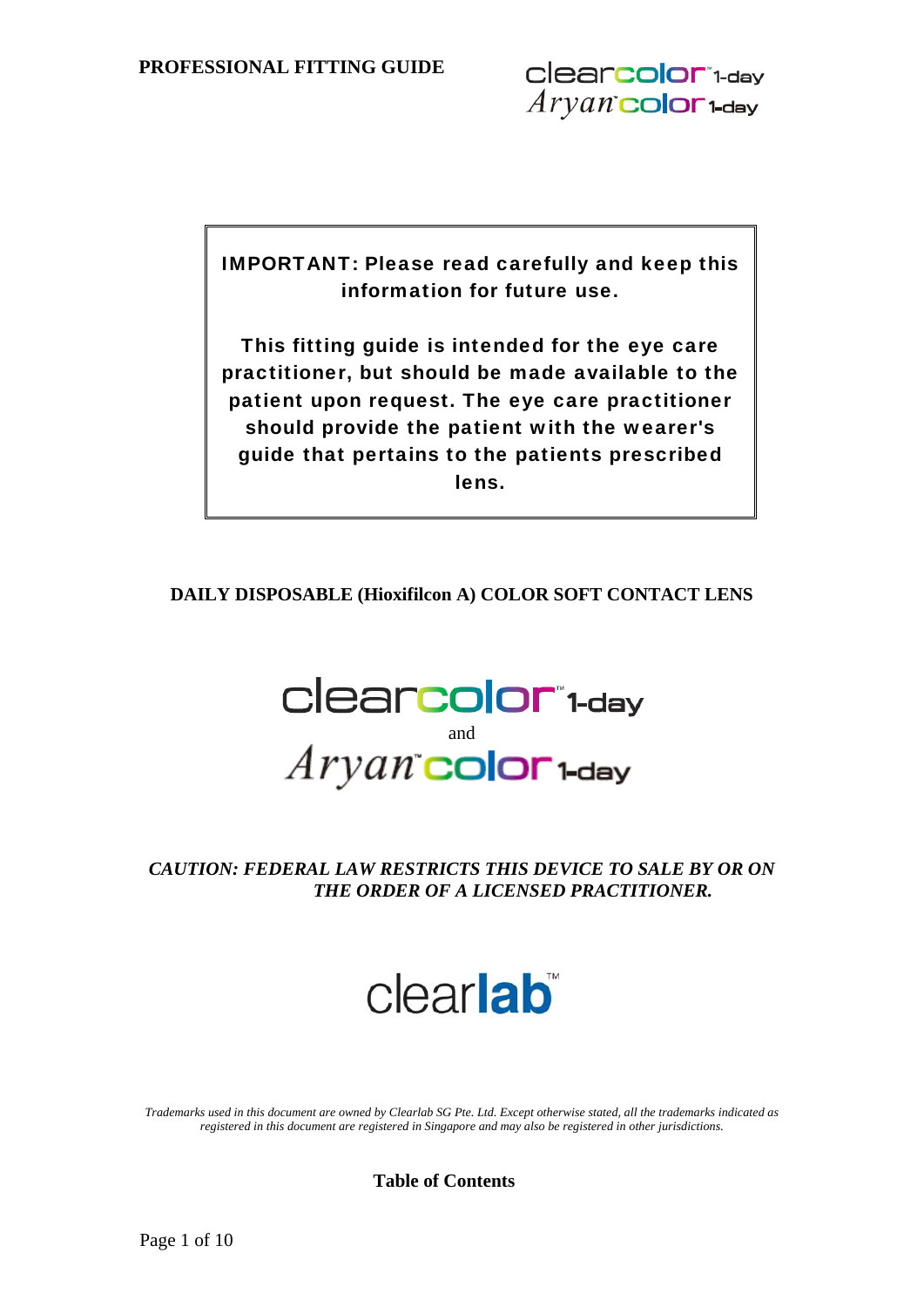# clearcolor\*1-day  $Aryan$  color  $1$ -day

Description of Lens Material characteristics Actions Indications Contraindications Caution Warnings Precautions Adverse reactions Patient selection Fitting procedure Clinical Assessment Follow-up examinations Lens Handling (in-office cleaning) Recommended wearing schedule Replacement Schedule Emergencies Reporting of adverse reactions How supplied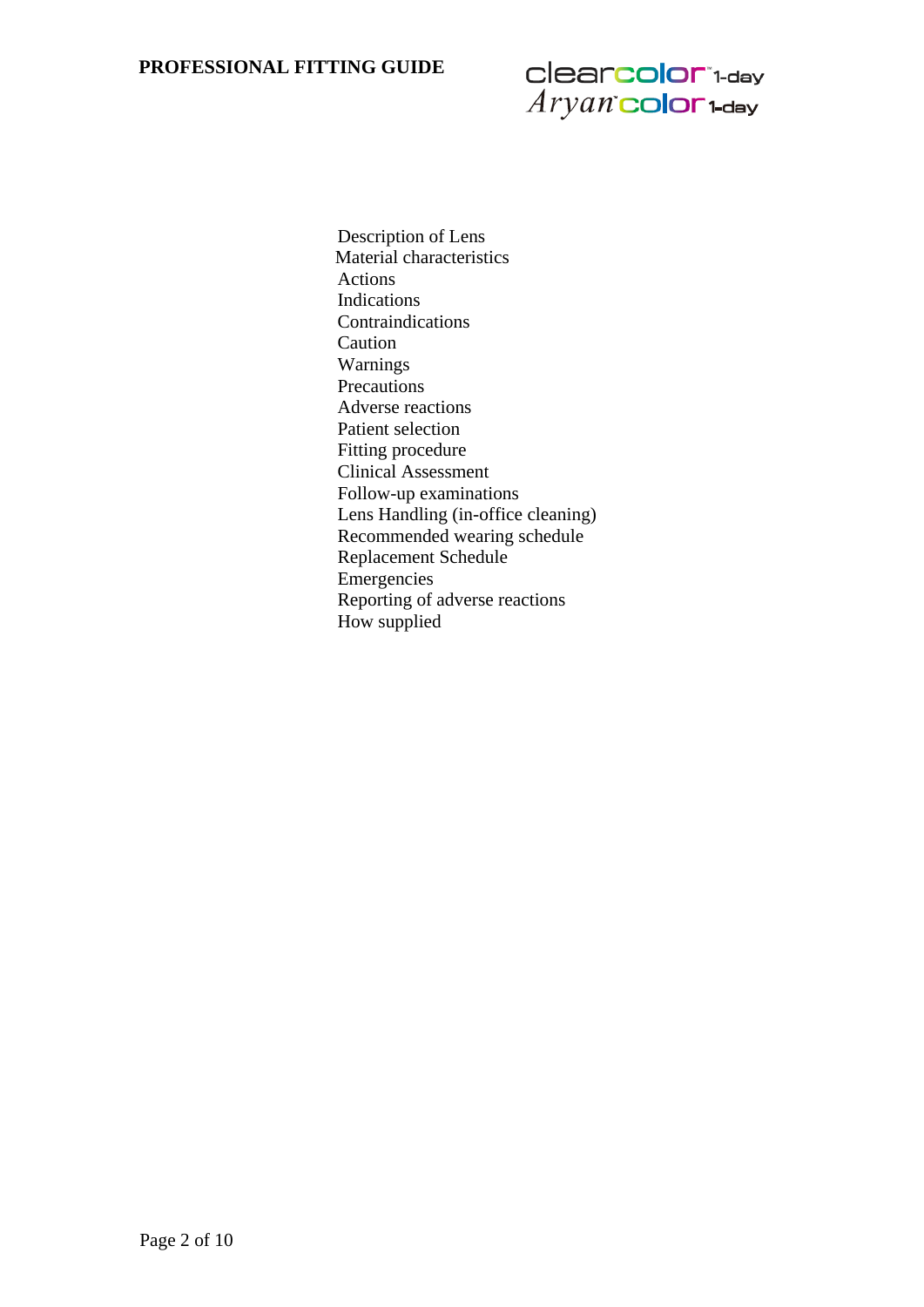#### **DESCRIPTION OF LENS**

This **Soft Hydrophilic Daily Disposable Color Soft Contact Lens** is available as a single vision spherical lens. The hydrophilic nature of this material allows the lens to become soft and pliable when immersed in an aqueous solution. This **Soft Hydrophilic Daily Disposable Color Soft Contact Lens** is fabricated from a nonionic polymer.

#### **MATERIAL CHARACTERISTICS**

This Soft Hydrophilic Color Soft Contact Lens is made of a nonionic lens material, Hioxifilcon A, which is a random co-polymer of 2-Hydroxyethyl methacrylate (2- HEMA) and glycerol methacrylate (HEMA/GMA) cross-linked with ethylene glycol dimethacrylate. The co-polymer consists of 42% Hioxifilcon A and 58% water by weight when immersed in normal buffered saline solution. The Hioxifilcon A name has been adopted by the United States Adopted Names Council (USAN).

The lenses are available tinted. Lenses are tinted with one or a combination of one or more of the following pigments, 'listed' color additives: C.I. Reactive black 5, C.I. Vat orange 5, Iron oxides, C.I. Pigment green 7, C.I. Vat brown 1, C.I. Vat yellow 3, C.I. Vat blue 6, C.I. vat orange 1, C.I. Vat green 1, C.I. Pigment blue 36, C.I. Pigment violet 23, D&C Green No.6, phthalocyanato (2) copper, D&C Yellow No.10, D&C Red No.17 and Titanium dioxide. Lenses that contain a unique tinting pattern are subsequently processed to incorporate the 'listed' color additives, and contain only the amount of color additive needed to accomplish the intended cosmetic effect.

In the hydrated state, the lens conforms to the curvature of the eye covering the cornea and extending slightly beyond the limbus forming a transparent or tinted optical surface. The hydrophilic properties of the lens require that it be maintained in a fully hydrated state in a solution compatible with the eye. If the lens dries out, it will become hard and appear somewhat warped however, it will return to its proper configuration when completely rehydrated in the proper storage solution.

| <b>Chord Diameter:</b>            | 12.8 mm to $15.0$ mm                  |
|-----------------------------------|---------------------------------------|
| <b>Center Thickness:</b>          | .080 mm to .266 mm                    |
| Base Curve:                       | $8.0$ mm to $9.4$ mm                  |
| Spherical Powers (spherical lens) | $-10.00$ Diopters to $+6.00$ Diopters |

The hydrophilic characteristics allow aqueous solutions to enter the lens and in its fully hydrated state the lens is approximately 58% water by weight. The physical properties of the lens are:

| Refractive Index                   | $1.4011$ (hydrated)                                                             |
|------------------------------------|---------------------------------------------------------------------------------|
| <b>Light Transmission (tinted)</b> | greater than 95%                                                                |
| <b>Water Content</b>               | $58\% + 2\%$                                                                    |
| Oxygen Permeability                | 25.38 X 10 <sup>-11</sup> (cm <sup>2</sup> /sec) (ml 0 <sub>2</sub> /ml x mm Hg |
|                                    | $\omega$ 35°C), (revised Fatt method).                                          |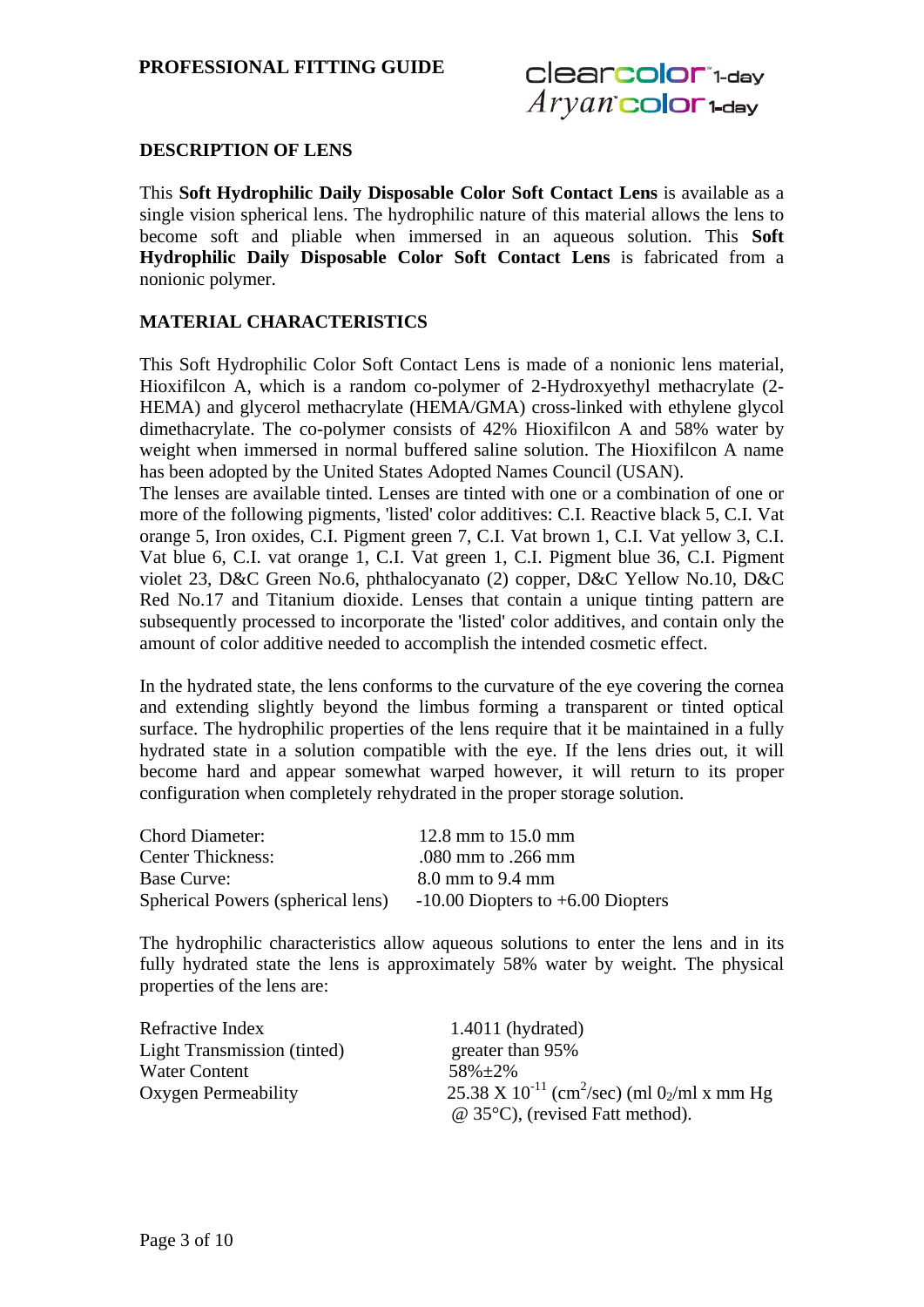## **ACTIONS**

In its hydrated state, this **Soft Hydrophilic Daily Disposable Color Soft Contact**  Lens, when placed on the cornea, act as a refracting medium to focus light rays on the retina.

#### **INDICATIONS**

This **Soft Hydrophilic Daily Disposable Color Soft Contact Lens** (except plano lens) is indicated for daily wear single use only for the optical correction of refractive ametropia (myopia and hyperopia) in phakic or aphakic persons with non-diseased eyes who may have 1.00D or less of astigmatism.

The lens is intended to be worn once and then discarded at the end of each wearing period on a daily basis. The patient should be instructed to start the next wearing period with a new lens.

## **CONTRAINDICATIONS (REASONS NOT TO USE)**

DO NOT USE this **Soft Hydrophilic Daily Disposable Color Soft Contact Lens** when any of the following conditions are present:

- Acute and subacute inflammation or infection of the anterior chamber of the eye.
- Any eye disease, injury, or abnormality that affects the cornea, conjunctiva, or eyelids.
- Severe insufficiency of lacrimal secretion (dry eyes).
- Corneal hypoesthesia (reduced corneal sensitivity), if not-aphakic.
- Any systemic disease that may affect the eye or be exaggerated by wearing contact lens.
- Allergic reactions of ocular surfaces or adnexa that may be induced or exaggerated by wearing contact lens or use of contact lens solutions.
- Any active corneal infection (bacterial, fungi, or viral)
- If eyes become red or irritated.
- Patients unable to follow the daily disposable lens care schedule.
- Advise patient not to wear this **Soft Hydrophilic Daily Disposable Color Soft Contact Lens** while sleeping.

#### **CAUTION**

Due to the small number of patients enrolled in clinical investigation of lens, all refractive powers, design configurations, or lens parameters available in the lens material were not evaluated in significant numbers. Consequently, when selecting an appropriate lens design and parameters, the eye care practitioner should consider all characteristics of the lens that can affect lens performance and ocular health, including oxygen permeability, wettability, central and peripheral thickness, and optic zone diameter.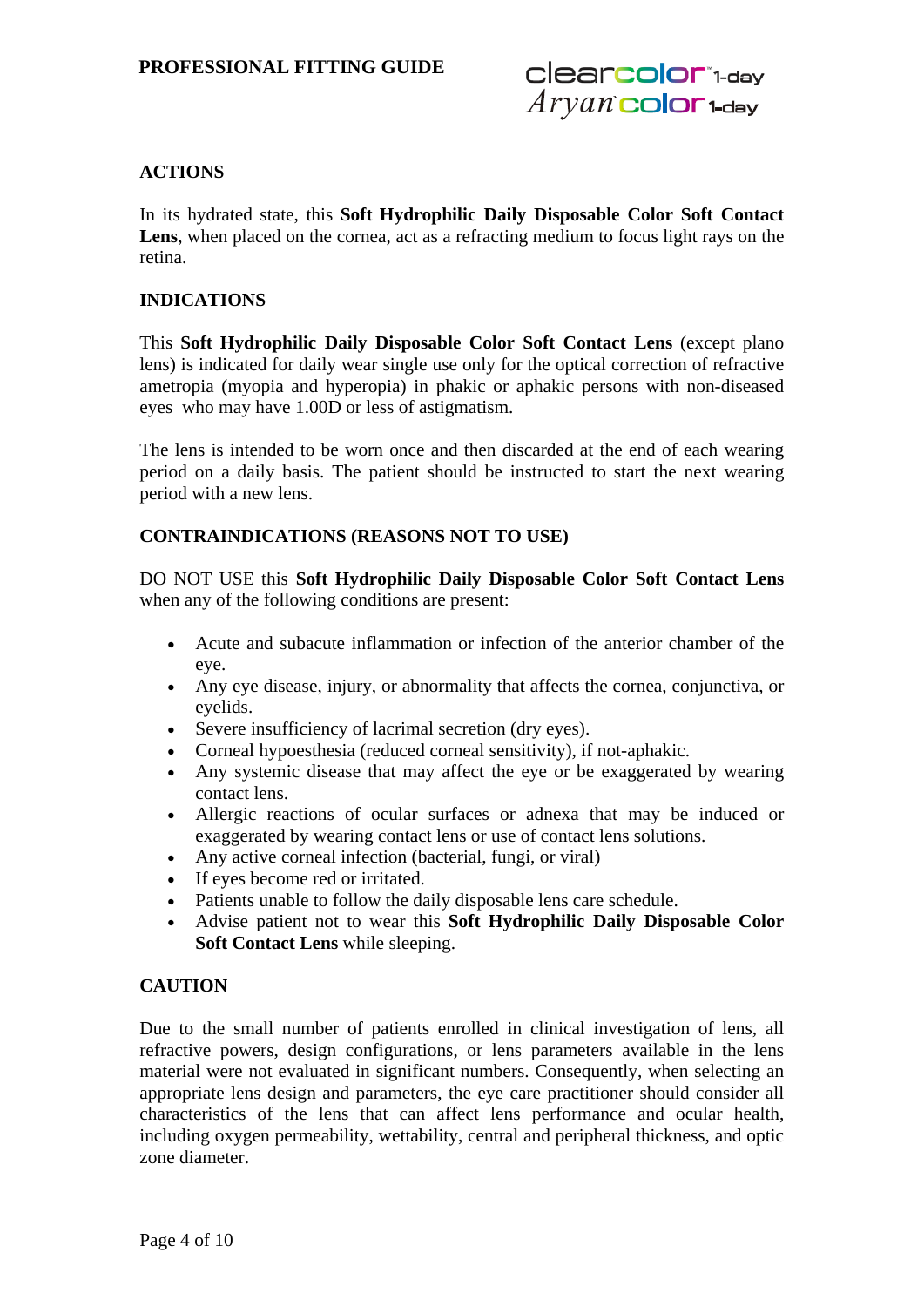The potential impact of these factors on the patient's ocular health must be carefully weighed against the patient's need for refractive correction. Therefore, the continuing ocular health of the patient and lens performance on the eye should be carefully monitored by the prescribing eye care practitioner.

#### **WARNINGS**

Please reference Warning in the Package Insert included at the end of this Fitting Guide.

#### **PRECAUTIONS**

Please reference Precautions in the Package Insert included at the end of this Fitting Guide.

#### **ADVERSE REACTIONS**

Please reference Adverse Reactions in the Package Insert Included at the end of this Fitting Guide.

#### **PATIENT SELECTION**

Patient communication is vital. Patients who require visual correction but cannot adhere to the recommended wearing schedule of this **Soft Hydrophilic Daily Disposable Color Soft Contact Lens** should not be provided with this lens. All necessary precautions and warnings should be discussed and understood by the patient (*Review Package Insert with patient*).

## *Fitting procedure for this Soft Hydrophilic Daily Disposable Color Soft Contact Lens*

## **FITTING PROCEDURE**

- 1. Pre-fitting Examination
- 2. Initial lens power selection
- 3. Initial lens diameter and base curve selection
- 4. Initial lens evaluation
- 5. Follow-up care

#### **1. Pre-fitting Examination**

A pre-fitting patient history and examination are necessary to:

- Determine whether a patient is a suitable candidate for daily wear contact lens(refer to contraindications)
- Collect and record baseline clinical information to which post-fitting examination results can be compared
- Make ocular measurements for initial contact lens parameter selection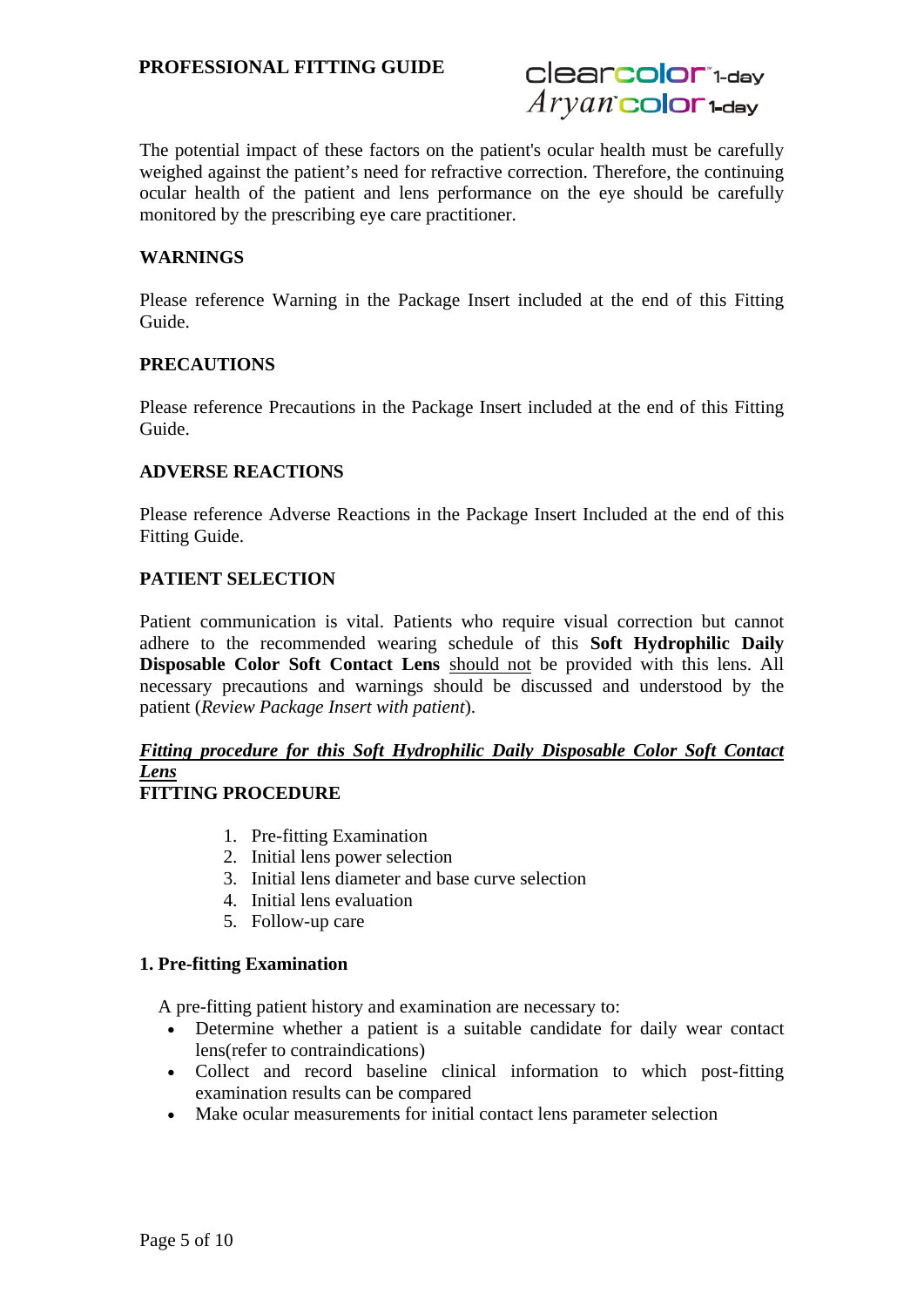#### **2. Initial Lens Power Selection**

- a) Convert the spectacle Rx to minus cylinder forms
- b) Compensate the spectacle Rx for vertex distance is the power is greater then  $+$  or  $-$  4.00 diopters
- c) Drop the cylinder
- d) Add  $+ 0.25$  diopters to compensate for minus tear lens
- e) If refractive astigmatism exceeds 0.75 diopters, determine equivalent sphere and then compensate for power by adding  $+0.25$  diopters for minus tear lens

#### **3. Initial Lens Diameter and Base Curve Selection**

The lens is currently offered in one diameter (14.20mm) and one base curve (8.6)

#### **4. Initial Lens Evaluation**

a)Check Lens Centration, Movement, and Size

The criteria for a well fit lens is one which centers easily after a blink, bridges the limbus and extends onto the sclera about 1.5 millimeters, lags downward about 1 to 2 millimeters on upward gaze, and does not move excessively as a result of blinking or exaggerated eye movements.

After the trial lens settled on the eye (5 - 10 minutes), manipulate the lens using lid pressure and observe for indications of excessive tightness. The lens should move freely and easily with the slightest pressure and return to the centered position when released.

Movement of the lens on the eye is very important in assessing the fit and performance of the lens. In primary gaze, slight vertical post-blinking lens movement should occur. On upward gaze, the lens should sag approximately 1 - 2 millimeters.

b)Refract Over the Lens and Determine Visual Acuity

Allow approximately 10 minutes for fluid equilibration and patient adaptation prior to over refracting. Determine best visual acuity when final over refraction has been achieved. If good visual acuity cannot be obtained through the lens with spherocylindrical over refraction, re-evaluation of the physical fit should be considered. Trial lens procedure should be repeated with lenses of different base curves.

c) Determine the Optical Power for the Lens Selected

When the proper physical fit has been determined, convert the over refraction through the diagnostic lens to equivalent sphere and add this to the power of the trail lens. This will provide the final power of the lens.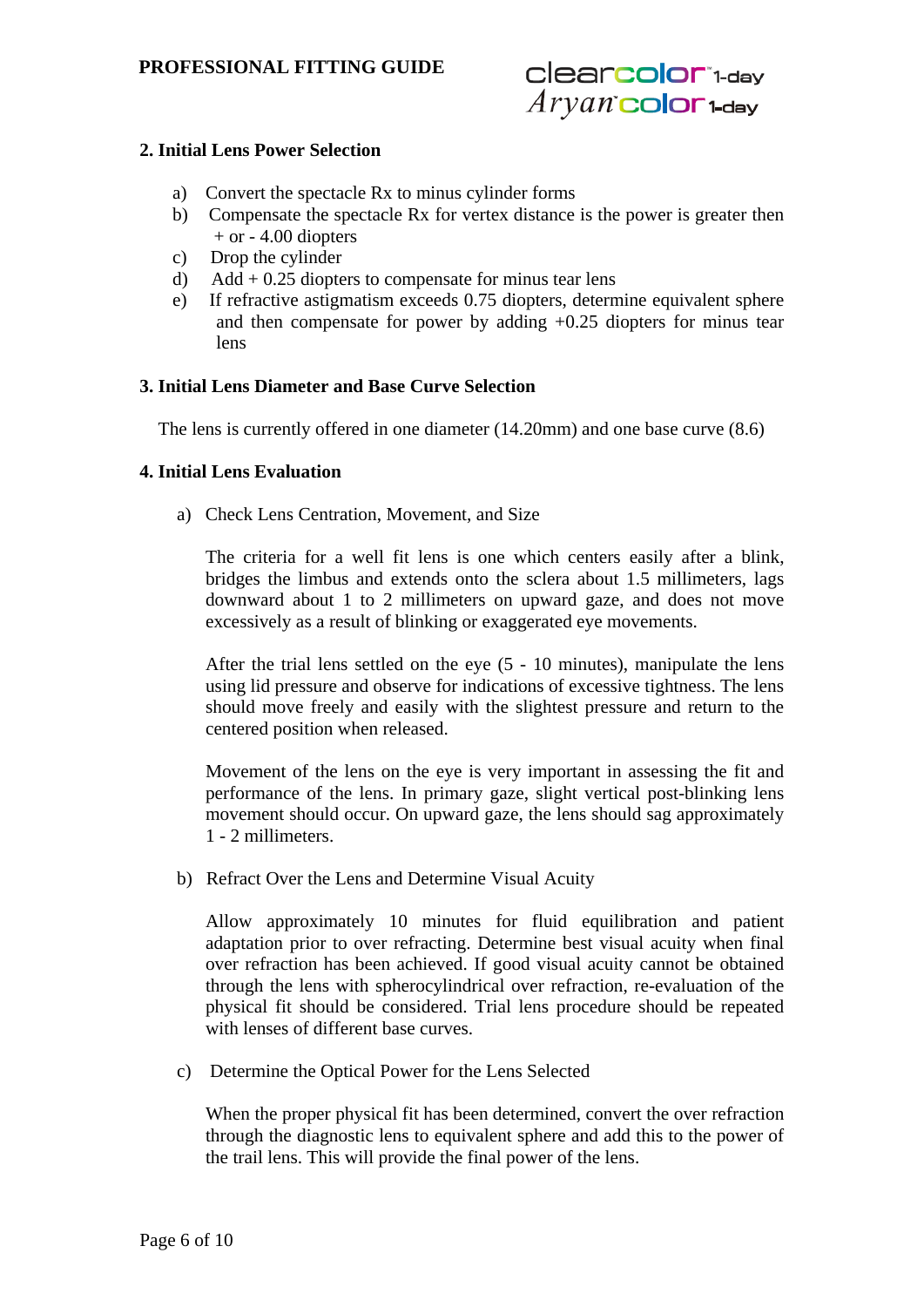#### **5. Follow-up Care**

- a) Follow-up examinations, as recommended by the eye care practitioner, are necessary to ensure continued successful contact lens wear.
- b) Prior to a follow-up examination, the contact lenses should be worn for at least one continuous hour and the patient should be asked to identify any problems which might be occurring related to contact lens wear.
- c) With lenses in place on the eyes, evaluate fitting performance to assure that **CRITERIA OF A WELL FITTED LENS** continues to be satisfied. Examine the lenses closely for surface deposition and/or damage.
- d) After the lens removal, conduct a thorough biomicroscopy examination.
	- 1. The presence of vertical corneal striae in the posterior central cornea and/or cornea neovascularization is indicative of excessive corneal edema.
	- 2. The presence of corneal staining and/or limbal-conjunctival hyperemia can be indicative of an unclean lens, a reaction to solution preservatives, excessive lens wear, and/or a poorly fitting lens.
	- 3. Papillary conjunctival changes may be indicative of an unclean and/or damaged lens.

If any of the above observations are judged abnormal, various professional judgments are necessary to alleviate the problem and restore the eye to optimal conditions. If the **CRITERIA OF A WELL FITTED LENS** is not satisfied during any follow-up examinations, the patient should be re-fitted with a more appropriate lens.

#### **FOLLOW-UP EXAMINATIONS:**

- Within one week of lens dispensing
- After three weeks of lens wear
- After seven weeks of lens wear
- After each six month period of lens wear.

At the follow-up examinations, the patient should report good subjective quality of vision. Adaptation to vision with this **Soft Hydrophilic Daily Disposable Color Soft Contact Lens** should occur almost immediately and should definitely be reported within the first (1 week) follow-up visit. At these follow-up visits the practitioner should:

- 1. Check distance and near acuity with lens in place.
- 2. Over-refract to verify lens prescription.
- 3. Observe the position of the lens on the cornea. The lens should be centered and move on upward gaze and with a blink.
- 4. Evert the lids to examine the tarsal conjunctiva and check for incidence of giant papillary conjunctivitis.
- 5. Remove the lens. Check corneal curvature. There should be no substantial changes in either meridian.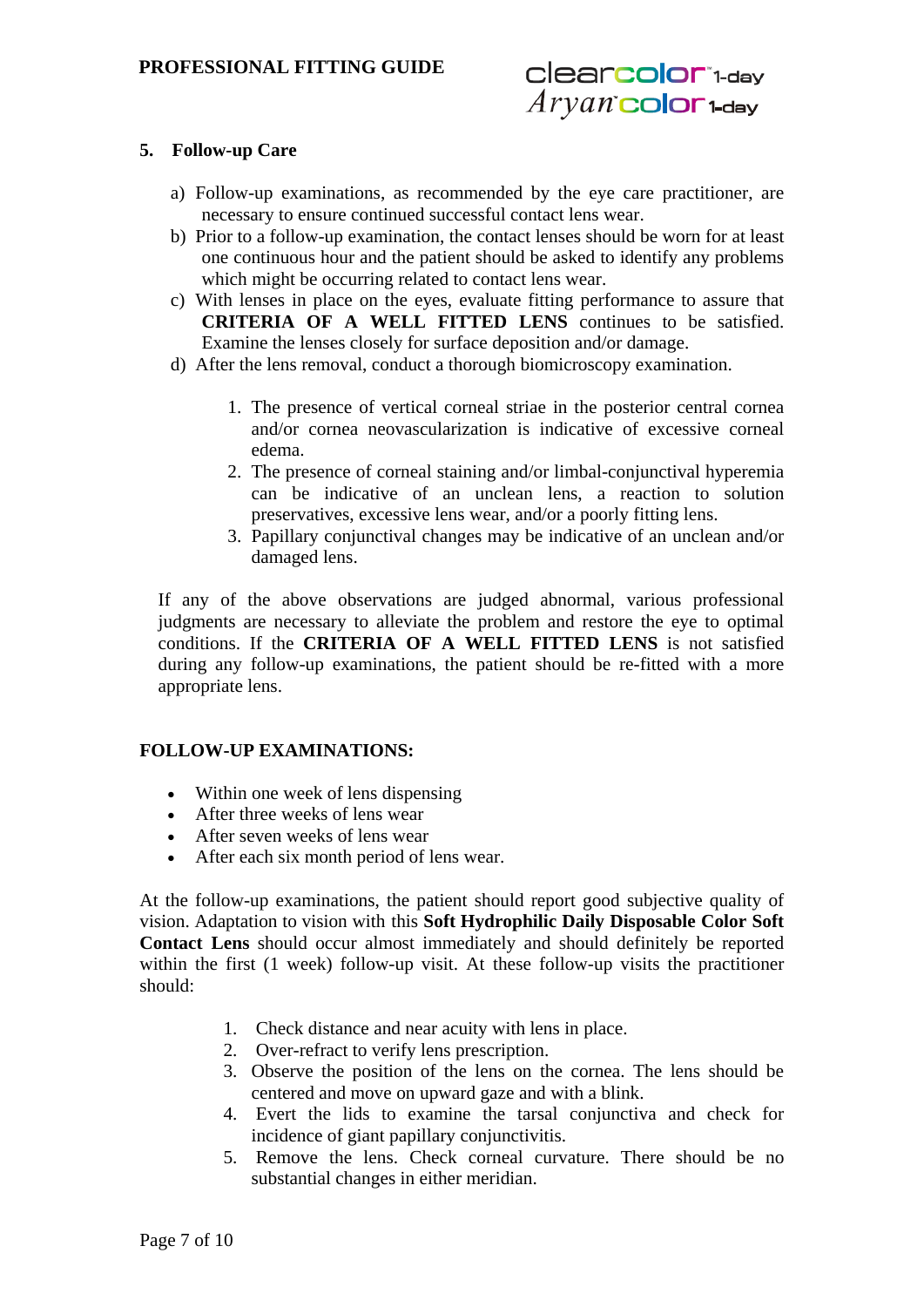- 6. Perform a slit-lamp examination with and without Fluorescein. Check for corneal edema, corneal abrasion, vascularization, corneal infiltrates, and perilimbal injection. Reinsert the lens only after all residual Fluorescein has dissipated from the eye.
- 7. Clean the lens with a prophylactic surfactant cleaner, and examine for deposits, foreign bodies or physical imperfections of the lens surface.

#### **LENS HANDLING (in-office cleaning)**

Wash and rinse hands thoroughly, making certain all soap residues have been rinsed away before drying with a lint-free towel. It is suggested to wet the lens while in the eye using wetting drops before removal. Always start with the right lens first in order to avoid mixing the lens. In removing the lens, try to avoid touching the inside (concave) surface of the lens. It is possible, though not likely, that the lens might be inside out; therefore, check the lens by placing it on the index finger and examine its profile. If the edges of the lens tend to point outward, the lens is inside out. After removing the lens from its container assure that it is clean, clear and wet.

Each **Soft Hydrophilic Daily Disposable Color Soft Contact Lens** is received in the eye care practitioner's office in a sterile blister pack. To assure sterility, the blister pack should not be opened until ready for use.

To open the blister pack, pull back the lid where indicated. Upon removing the top cover of the blister pack, the lens may be removed and is ready for use.

This **Soft Hydrophilic Daily Disposable Color Soft Contact Lens** is not reused in diagnostic procedures.

#### **CLEANING**

This **Soft Hydrophilic Daily Disposable Color Soft Contact Lens** is designed as a Daily Disposable lens.

The lens is intended to be worn once and then discarded at the end of each wearing period. The patient should be instructed to start the next wearing period with a new lens. Emergency lens cleaning and disinfection is not recommended. The patient should be reminded to have replacement lenses or back-up spectacles available at all times.

#### **RECOMMENDED WEARING SCHEDULE**

Close professional supervision is recommended to ensure safe and successful contact lens wear. If the patient complains of discomfort, decreased vision, ocular injection or corneal edema, the lens should be removed and the patient scheduled for examination. The problem may be relieved by putting the patient on a different wearing schedule or possibly by refitting the lens.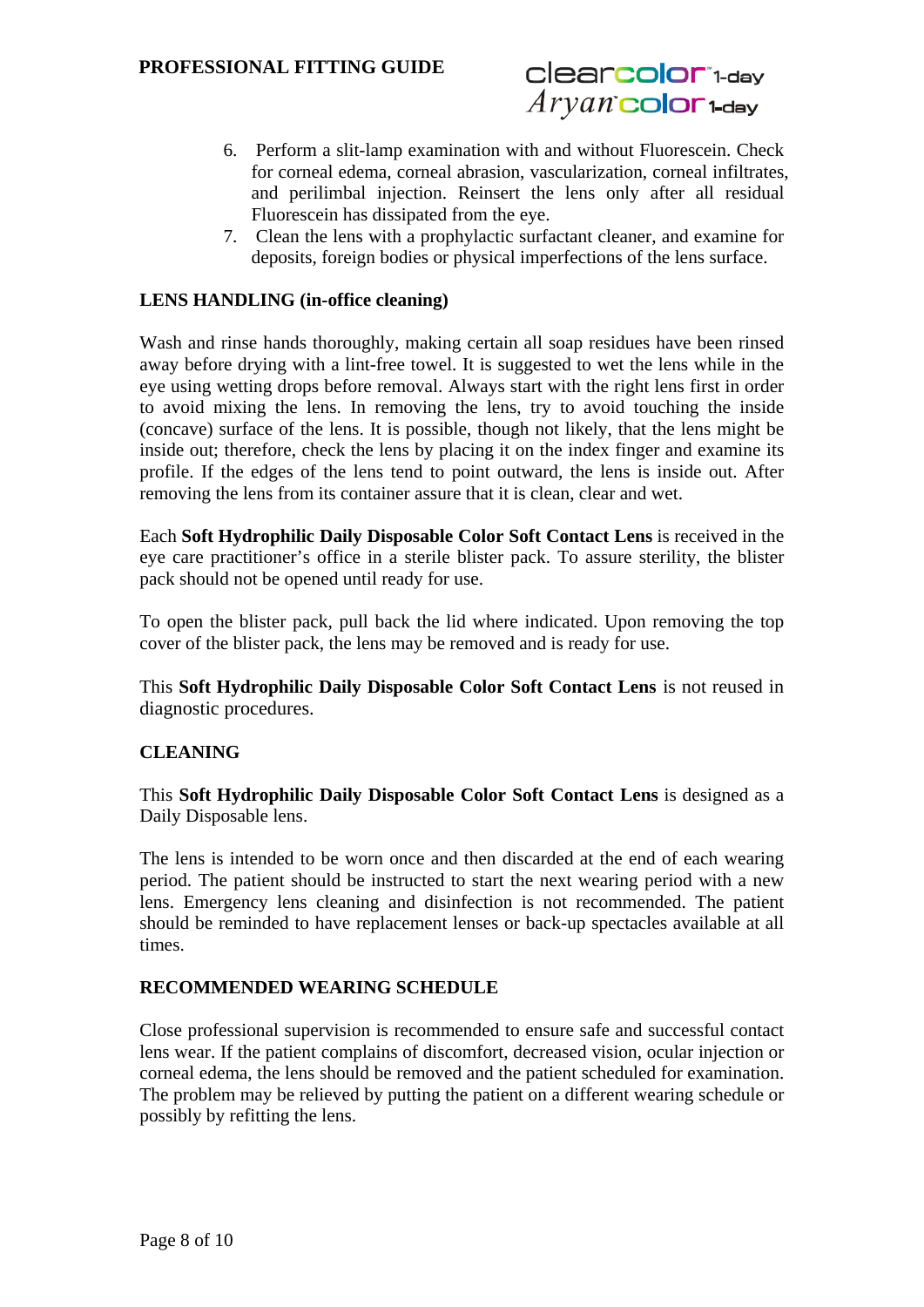Patients tend to overwear the lens initially. It is important not to exceed the initial wearing schedule. Regular check-ups, as determined by the eye care practitioner, are also extremely important. The maximum suggested wearing schedule for the

This **Soft Hydrophilic Daily Disposable Color Soft Contact Lens** is suggested below.

| <b>DAY</b> | <b>HOURS</b>      |
|------------|-------------------|
|            |                   |
| 2          | 8                 |
| 3          | 10                |
|            | 12                |
| 5          | 14                |
|            | All Waking hours* |

#### **STUDIES HAVE NOT BEEN COMPLETED TO SHOW THAT THIS Soft Hydrophilic Daily Disposable Color Soft Contact Lens IS SAFE TO WEAR DURING SLEEP.**

This **Soft Hydrophilic Daily Disposable Color Soft Contact Lens** is intended to be worn once and then discarded at the end of each wearing period. The patient should be instructed to start the next wearing period with a new lens.

#### **EMERGENCIES**

Emergency lens cleaning and disinfection is not recommended. The patient should be reminded to have replacement lenses or back-up spectacles available at all times.

The patient should be informed that if chemicals of any kind (household products, gardening solutions, laboratory chemicals, etc.) are splashed into the eyes, the patient should:

FLUSH EYES IMMEDIATELY WITH TAP WATER AND IMMEDIATELY CONTACT THE EYECARE PRACTITIONER OR VISIT A HOSPITAL EMERGENCY ROOM WITHOUT DELAY.